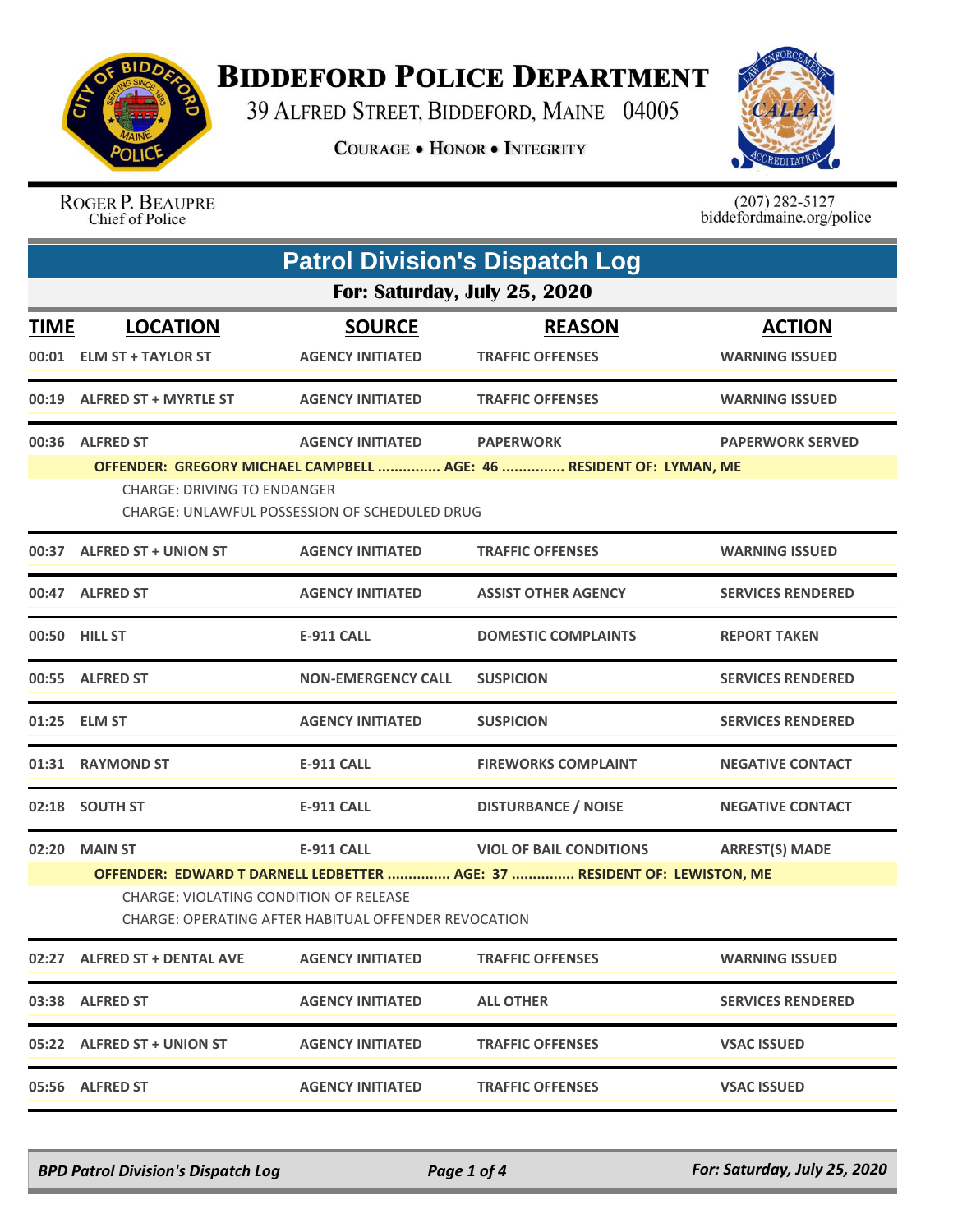| <b>TIME</b> | <b>LOCATION</b>                                      | <b>SOURCE</b>             | <b>REASON</b>              | <b>ACTION</b>               |
|-------------|------------------------------------------------------|---------------------------|----------------------------|-----------------------------|
|             | 06:32 MAIN ST + WATER ST                             | <b>AGENCY INITIATED</b>   | <b>TRAFFIC OFFENSES</b>    | <b>VSAC ISSUED</b>          |
|             | 06:40 MAIN ST + WATER ST                             | <b>AGENCY INITIATED</b>   | <b>TRAFFIC OFFENSES</b>    | <b>VSAC ISSUED</b>          |
|             | 07:57 PIKE ST                                        | <b>E-911 CALL</b>         | <b>DOMESTIC COMPLAINTS</b> | <b>REPORT TAKEN</b>         |
|             | 08:27 WASHINGTON ST + JEFFERSON S NON-EMERGENCY CALL |                           | <b>DISTURBANCE / NOISE</b> | <b>NO VIOLATION</b>         |
|             | 08:42 WATER ST                                       | <b>RADIO</b>              | <b>ALL OTHER</b>           | <b>NEGATIVE CONTACT</b>     |
|             | 09:10 ALFRED ST                                      | <b>NON-EMERGENCY CALL</b> | <b>SUSPICION</b>           | <b>FIELD INTERVIEW</b>      |
|             | 09:12 GREENFIELD LN                                  | <b>AGENCY INITIATED</b>   | <b>ANIMAL COMPLAINT</b>    | <b>SERVICES RENDERED</b>    |
|             | 09:26 VINCENT AVE                                    | <b>NON-EMERGENCY CALL</b> | <b>MESSAGE DELIVERY</b>    | <b>NEGATIVE CONTACT</b>     |
|             | 10:01 ELM ST                                         | <b>NON-EMERGENCY CALL</b> | <b>CIVIL COMPLAINT</b>     | <b>CIVIL COMPLAINT</b>      |
| 10:45       | <b>MILE STRETCH RD</b>                               | <b>RADIO</b>              | <b>TRAFFIC OFFENSES</b>    | <b>SERVICES RENDERED</b>    |
|             | 11:11 AMHERST ST                                     | <b>NON-EMERGENCY CALL</b> | <b>CIVIL COMPLAINT</b>     | <b>CIVIL COMPLAINT</b>      |
|             | 11:17 PORTER ST                                      | <b>AGENCY INITIATED</b>   | <b>ASSIST OTHER AGENCY</b> | <b>NEGATIVE CONTACT</b>     |
|             | 11:48 SULLIVAN ST                                    | <b>NON-EMERGENCY CALL</b> | <b>CHECK WELFARE</b>       | <b>NEGATIVE CONTACT</b>     |
|             | 11:57 ALFRED ST                                      | <b>NON-EMERGENCY CALL</b> | <b>DISABLED VEHICLE</b>    | <b>GONE ON ARRIVAL</b>      |
|             | 11:57 WASHINGTON ST + JEFFERSON S NON-EMERGENCY CALL |                           | <b>DISTURBANCE / NOISE</b> | <b>SERVICES RENDERED</b>    |
|             | 12:04 ELM ST                                         | <b>AGENCY INITIATED</b>   | <b>TRAFFIC OFFENSES</b>    | <b>WARNING ISSUED</b>       |
|             | 12:27 WASHINGTON ST + JEFFERSON S NON-EMERGENCY CALL |                           | <b>DISTURBANCE / NOISE</b> | <b>SERVICES RENDERED</b>    |
|             | 12:46 POOL ST                                        | <b>E-911 CALL</b>         | 911 MISUSE                 | <b>SERVICES RENDERED</b>    |
|             | 12:54 SOUTH ST + HAYFIELD RD                         | <b>AGENCY INITIATED</b>   | <b>ANIMAL COMPLAINT</b>    | <b>SERVICES RENDERED</b>    |
|             | 13:04 SACO FALLS WAY                                 | <b>AGENCY INITIATED</b>   | <b>PAPERWORK</b>           | <b>PAPERWORK NOT SERVED</b> |
|             | 13:05 MYRTLE ST                                      | <b>E-911 CALL</b>         | 911 MISUSE                 | <b>NEGATIVE CONTACT</b>     |
|             | 13:07 SOUTH ST                                       | <b>NON-EMERGENCY CALL</b> | <b>JUVENILE OFFENSES</b>   | <b>SERVICES RENDERED</b>    |
|             | 13:18 SACO FALLS WAY                                 | <b>AGENCY INITIATED</b>   | <b>PAPERWORK</b>           | <b>PAPERWORK SERVED</b>     |
|             | 13:24 GRANITE ST                                     | <b>E-911 CALL</b>         | 911 MISUSE                 | <b>NO ACTION REQUIRED</b>   |
|             | 13:26 MAIN ST + WATER ST                             | <b>NON-EMERGENCY CALL</b> | <b>ARTICLES LOST/FOUND</b> | <b>SERVICES RENDERED</b>    |

*BPD Patrol Division's Dispatch Log Page 2 of 4 For: Saturday, July 25, 2020*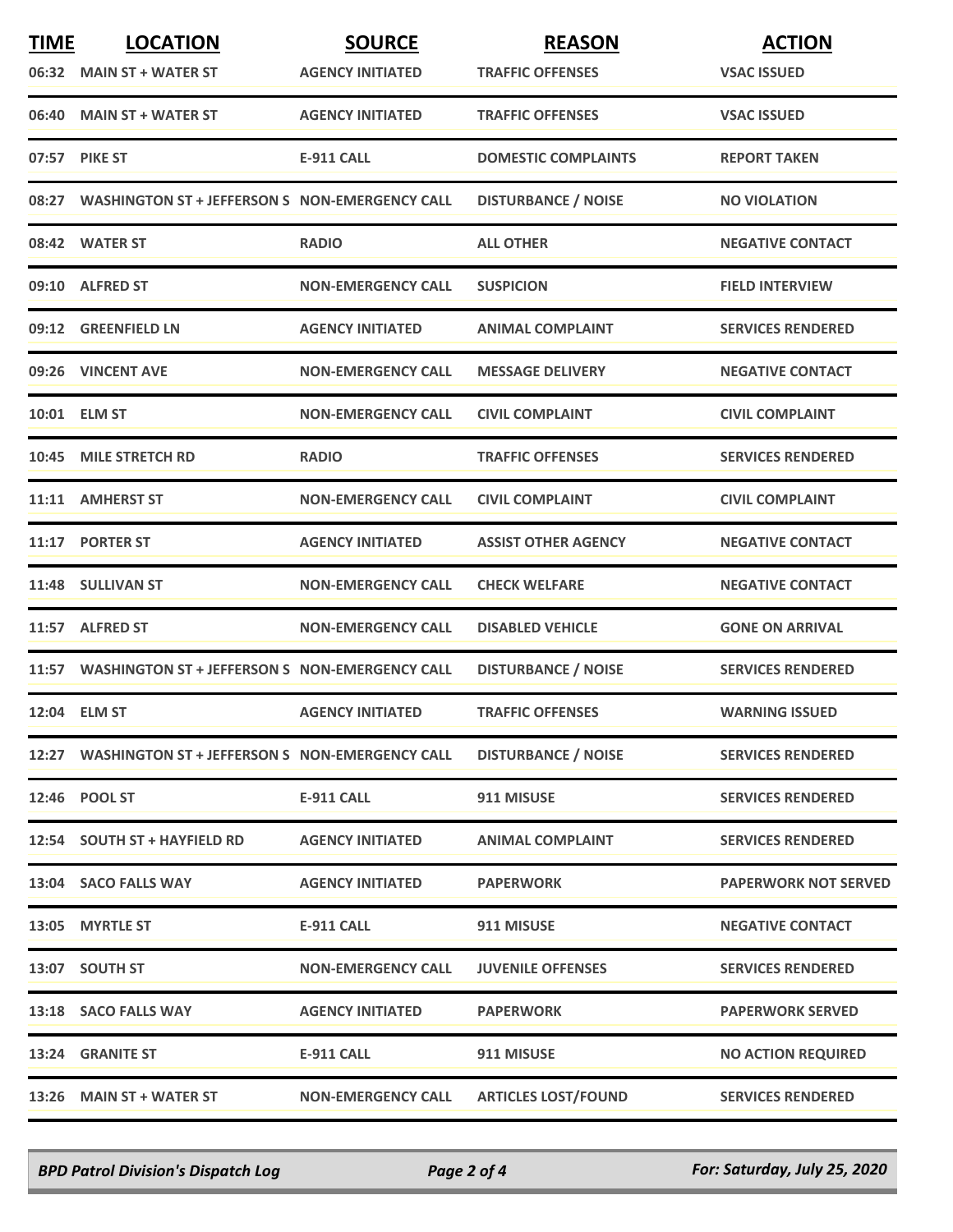| <b>TIME</b> | <b>LOCATION</b><br>13:59 PORTER ST                                                                                                                                                                                                                        | <b>SOURCE</b><br><b>NON-EMERGENCY CALL</b>                | <b>REASON</b><br><b>ASSIST OTHER AGENCY</b> | <b>ACTION</b><br><b>REPORT TAKEN</b> |  |
|-------------|-----------------------------------------------------------------------------------------------------------------------------------------------------------------------------------------------------------------------------------------------------------|-----------------------------------------------------------|---------------------------------------------|--------------------------------------|--|
|             | 14:02 HILL ST + BACON ST                                                                                                                                                                                                                                  | <b>AGENCY INITIATED</b>                                   | <b>TRAFFIC OFFENSES</b>                     | <b>WARNING ISSUED</b>                |  |
|             | 14:30 ALFRED ST                                                                                                                                                                                                                                           | <b>WALK-IN AT STATION</b>                                 | <b>ARTICLES LOST/FOUND</b>                  | <b>SERVICES RENDERED</b>             |  |
|             | 14:32 GREEN ST                                                                                                                                                                                                                                            | <b>E-911 CALL</b>                                         | 911 MISUSE                                  | <b>WARNING ISSUED</b>                |  |
|             | 14:32 ALFRED ST                                                                                                                                                                                                                                           | <b>NON-EMERGENCY CALL</b>                                 | <b>TRAINING DISPATCH</b>                    | <b>SERVICES RENDERED</b>             |  |
|             | 15:03 MILLER AVE                                                                                                                                                                                                                                          | <b>E-911 CALL</b>                                         | 911 MISUSE                                  | <b>DISPATCH HANDLED</b>              |  |
| 15:15       | <b>MILE STRETCH RD</b>                                                                                                                                                                                                                                    | <b>NON-EMERGENCY CALL</b>                                 | <b>PARKING COMPLAINT</b>                    | <b>UNFOUNDED</b>                     |  |
|             | 15:27 BARRA RD                                                                                                                                                                                                                                            | <b>NON-EMERGENCY CALL</b>                                 | <b>CHECK WELFARE</b>                        | <b>SERVICES RENDERED</b>             |  |
|             | 15:33 SULLIVAN ST                                                                                                                                                                                                                                         | <b>NON-EMERGENCY CALL</b>                                 | <b>ALL OTHER</b>                            | <b>NO ACTION REQUIRED</b>            |  |
|             | 15:46 POOL ST                                                                                                                                                                                                                                             | <b>AGENCY INITIATED</b>                                   | <b>TRAFFIC OFFENSES</b>                     | <b>WARNING ISSUED</b>                |  |
|             | 16:01 SOUTH ST + WESTMORE AVE                                                                                                                                                                                                                             | <b>AGENCY INITIATED</b>                                   | <b>TRAFFIC OFFENSES</b>                     | <b>WARNING ISSUED</b>                |  |
|             | 16:08 POOL ST + SOKOKIS RD                                                                                                                                                                                                                                | <b>AGENCY INITIATED</b>                                   | <b>TRAFFIC OFFENSES</b>                     | <b>WARNING ISSUED</b>                |  |
|             | 16:20 ALFRED ST                                                                                                                                                                                                                                           | <b>NON-EMERGENCY CALL</b>                                 | <b>DRUG</b>                                 | <b>ARREST(S) MADE</b>                |  |
|             | OFFENDER: CHRISTOPHER MATTHEW ONEILL  AGE: 31  RESIDENT OF: PORTLAND, ME<br>CHARGE: UNLAWFUL POSSESSION OF SCHEDULED DRUG (3 charges)<br>CHARGE: VIOLATING CONDITION OF RELEASE<br>OFFENDER: COURTNEY DANIELLE ABBOTT  AGE: 37  RESIDENT OF: PORTLAND, ME |                                                           |                                             |                                      |  |
|             |                                                                                                                                                                                                                                                           | CHARGE: UNLAWFUL POSSESSION OF SCHEDULED DRUG (2 charges) |                                             |                                      |  |
|             | 16:27 ALFRED ST                                                                                                                                                                                                                                           | <b>WALK-IN AT STATION</b>                                 | <b>CIVIL COMPLAINT</b>                      | <b>CIVIL COMPLAINT</b>               |  |
|             | <b>16:43 MAIN ST</b>                                                                                                                                                                                                                                      | <b>NON-EMERGENCY CALL</b>                                 | <b>TRESPASSING</b>                          | <b>SERVICES RENDERED</b>             |  |
|             | 16:53 LONG AVE                                                                                                                                                                                                                                            | <b>NON-EMERGENCY CALL</b>                                 | <b>PARKING COMPLAINT</b>                    | <b>NEGATIVE CONTACT</b>              |  |
|             | <b>16:58 MAIN ST</b>                                                                                                                                                                                                                                      | <b>AGENCY INITIATED</b>                                   | <b>CHECK WELFARE</b>                        | <b>SERVICES RENDERED</b>             |  |
|             | 17:03 ADAMS ST                                                                                                                                                                                                                                            | E-911 CALL                                                | <b>911 CRYING FEMALE</b>                    | <b>NEGATIVE CONTACT</b>              |  |
|             | 17:05 MAIN ST                                                                                                                                                                                                                                             | <b>NON-EMERGENCY CALL</b>                                 | <b>DOMESTIC COMPLAINTS</b>                  | <b>REPORT TAKEN</b>                  |  |
|             | 17:19 BOULDER WAY                                                                                                                                                                                                                                         | <b>NON-EMERGENCY CALL</b>                                 | <b>DOG IN A HOT CAR</b>                     | <b>NEGATIVE CONTACT</b>              |  |
|             | 17:39 BIRCH ST                                                                                                                                                                                                                                            | <b>NON-EMERGENCY CALL</b>                                 | <b>DOMESTIC COMPLAINTS</b>                  | <b>REPORT TAKEN</b>                  |  |
|             | 19:24 ELM ST + DRAPEAU ST                                                                                                                                                                                                                                 | <b>AGENCY INITIATED</b>                                   | <b>TRAFFIC OFFENSES</b>                     | <b>VSAC ISSUED</b>                   |  |

*BPD Patrol Division's Dispatch Log Page 3 of 4 For: Saturday, July 25, 2020*